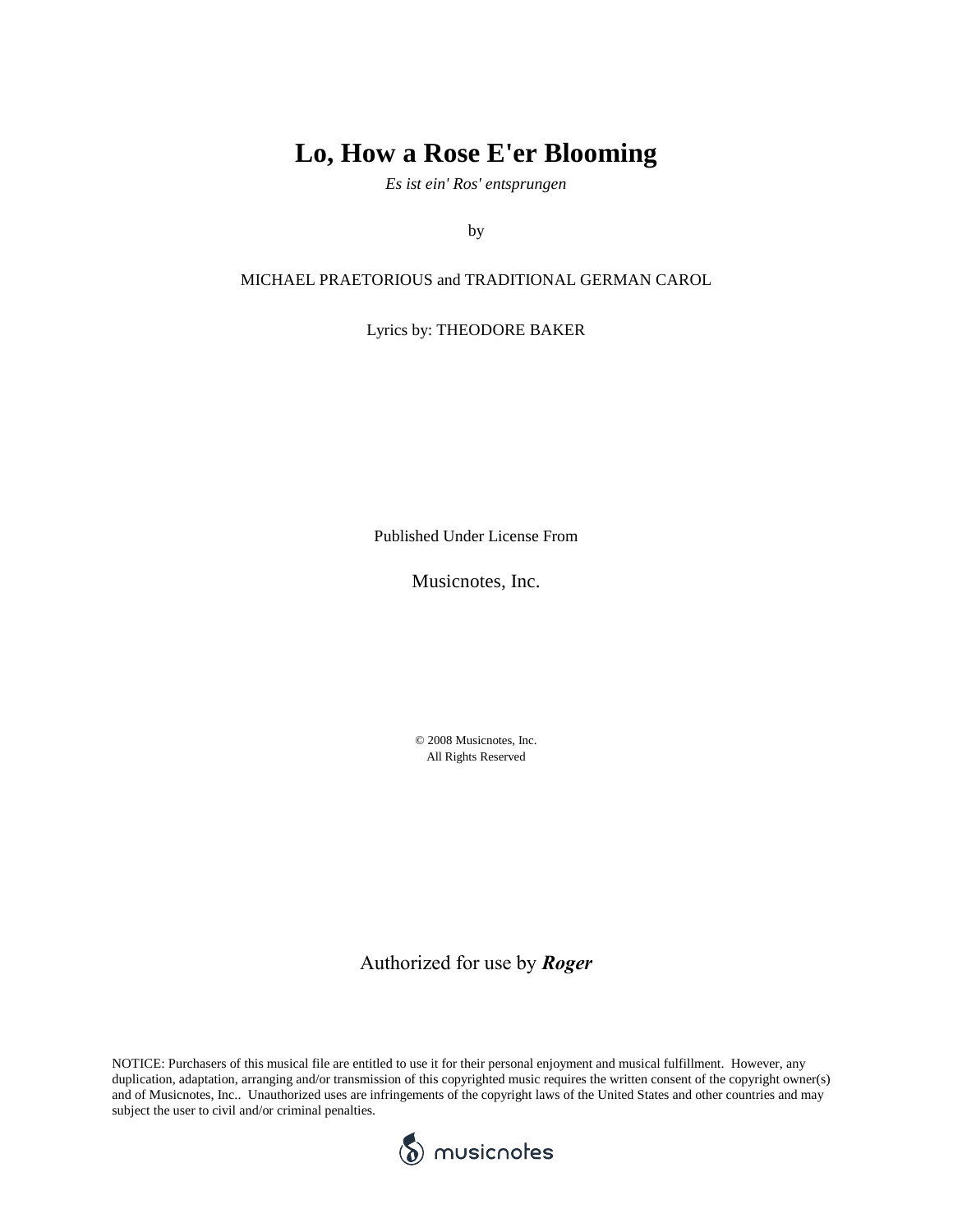# LO, HOW A ROSE E'ER BLOOMING

(Es ist ein' Ros' entsprungen)

English translation by Theodore Baker

TRADITIONAL GERMAN CAROL Harmonization by Michael Praetorius



All Rights Reserved